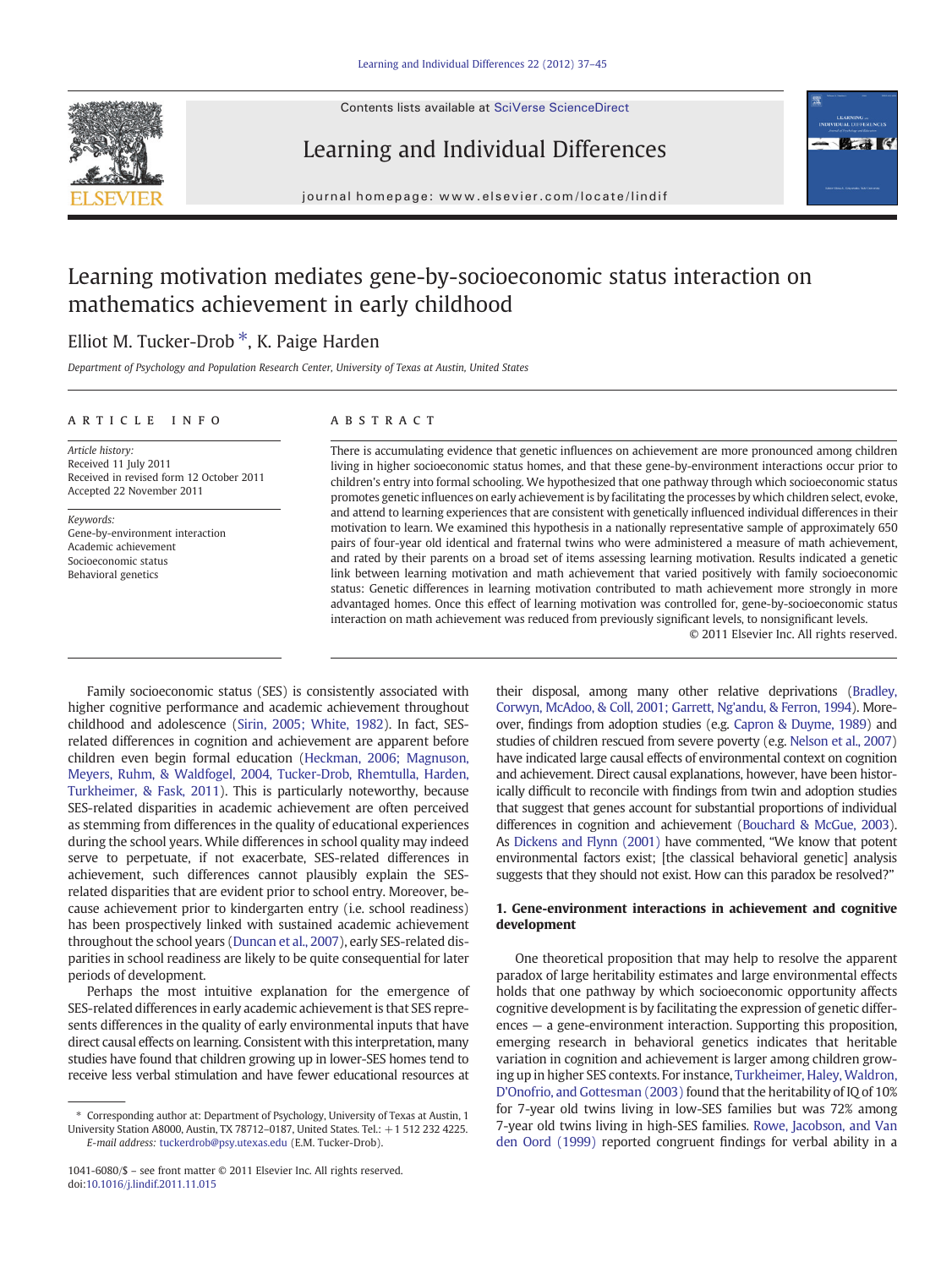nationally-representative sample of high school students: among students from the least educated families, heritability of verbal ability was 26%, whereas this estimate was 72% for students from the most educated families. [Harden, Turkheimer, and Loehlin \(2007\)](#page-8-0) reported a similar interaction between genes and parental income on academic achievement in a sample of 17-year olds.

While the original reports of gene-by-SES effects were based on school-aged samples, such effects are also evident in very young children prior to school entry. [Tucker-Drob, Rhemtulla, Harden,](#page-8-0) [Turkheimer, and Fask \(2011\)](#page-8-0) found that gene-by-SES effects on mental ability emerged over early childhood. At 10 months of age, genes accounted for negligible variation in mental ability regardless of SES, whereas by 2 years of age, genes accounted for nearly 50% of the variation in mental ability among high SES children, but continued to account for negligible variation in mental ability among low SES children. Concomitant with the emergence of these SES differences in heritability was the emergence of SES differences in average mental ability scores. In a follow-up study of the same cohort of twins, [Rhemtulla and Tucker-Drob \(submitted for publication\)](#page-8-0) found evidence for gene-by-SES effects on early mathematics skills among 4 year olds. At 2 SDs below the mean on SES, genes accounted for 0% of the variance in math scores, and at 2 SDs above the mean on SES, genes accounted for 42% of the variance in math scores. Taylor and colleagues have reported similar associations between neighborhood income (sometimes referred to as neighborhood SES) and the heritability of literacy in first grade twins [\(Taylor & Schatschneider, 2010](#page-8-0)), and classroom quality (a consistent correlate of school SES) and the heritability of reading skills in first and second grade twins ([Taylor, Roehrig, Hensler,](#page-8-0) [Connor, & Schatschneider, 2010](#page-8-0)). Thus, multiple research groups have found, using independent samples spanning from 2- to 17-years olds, that genetic variation in cognitive ability and academic achievement is maximized under conditions of socioeconomic advantage.

#### 2. Non-cognitive traits as mechanisms of gene-environment interaction in achievement

While accumulating evidence suggests that socioeconomic status interacts with genetic influences on early achievement, an important next step will be to more specifically delineate how genetic influences on achievement come to be maximized by socioeconomic advantage. One possible mechanism involves children's non-cognitive traits that lead them to interact differentially with their proximal environments. In the current paper, we use the term learning motivation to refer to the constellation of noncognitive traits that we conceptualize as central to this process. These are "inclinations, dispositions, or styles rather than skills that reflect the myriad ways that children become involved in learning, and develop their inclinations to pursue it" [\(Kagan,](#page-8-0) [Moore, & Bredekamp, 1995\)](#page-8-0). There are multiple processes by which high levels of learning motivation may drive early cognitive development when given adequate environmental opportunities. First, higher motivation to learn may lead to increased exposure to cognitively stimulating experiences and interactions [\(Scarr & McCartney, 1983\)](#page-8-0), either because the child actively seeks such experiences or because the child more successfully evokes these experiences from caregivers and teachers. For instance, a young child who responds positively to verbal stimulation from a parent might be spoken to more, or a young child who displays an interest in and engagement with educational toys might receive more such toys as gifts. Second, learning motivation can lead to increased cognitive benefits from stimulating experiences [\(Cattell, 1987\)](#page-8-0); the motivated child may attend to educational experiences more closely or put more effort into succeeding at them. For instance, two children who are observing the exact same educational video, or playing with the exact same educational toy, might invest different levels of passive attention or active effort in each of the respective tasks.

Moreover, because all of these processes involve the interface between the child and his or her proximal physical, social, and educational environments, these processes are likely to vary across macroenvironments that differ in opportunity for enriching interactions with proximal environments. In addition to the direct effects of economic privation on cognition and achievement, socioeconomic disadvantage is also associated with fewer opportunities for intellectually stimulating interactions between children and their proximal environments [\(Bronfenbrenner & Ceci, 1994\)](#page-8-0). For example, parents and educators are, on average, less responsive to children from low SES backgrounds [\(De Wolff & van Ijzendoorn, 1997\)](#page-8-0). Consequently, these differences in opportunity may produce differences in the extent to which highly motivated children are able to translate their noncognitive traits into higher cognitive skills.

More specifically, it is the link between achievement and the genetically influenced components of motivation that is most likely to be affected by socioeconomic opportunity. Even in the context of high opportunity environments, in order have meaningful effects on children's learning and development, motivational factors need to act in consistent and recurring ways over extended periods of time: It is not enough for a child to be motivated to engage in stimulating play with a caregiver on one day, if the next day the child is unmotivated to engage in such play. Rather, in order for motivational factors to have meaningful and lasting effects on learning, the child will need to establish a long term pattern of motivated approaches towards learning that aggregate over time and reinforce previous cognitive gains [\(Dickens & Flynn, 2001;](#page-8-0) also see [Dickens, Turkheimer, & Beam, 2011\)](#page-8-0). It is well established that it is the genetic aspects of behavioral patterns that tend to be persistent and recurring over development, whereas nonshared-environmentally influenced traits are more likely to be ephemeral "one time" events that do not consistently recur [\(Caspi,](#page-8-0) [Roberts, & Shiner, 2005\)](#page-8-0). Because it is genetic components of traits that are likely to be highly stable over development, it is genetic variance in motivation that compounds systematically over time. Based on this rationale, we predict that it is the coupling between achievement and genetic differences in learning motivation (along with related non-cognitive factors) that is amplified among children raised in higher SES contexts, and suppressed among children raised in lower-SES contexts.

Previous work ([Tucker-Drob & Harden, in press-a\)](#page-8-0), which used data from a sample of adolescent twins, found evidence that genetic variance in non-cognitive traits was more strongly coupled with academic achievement in teenagers from higher SES homes. Specifically, heritable variation in intellectual interest was more strongly associated with academic achievement among adolescents being raised in higher SES families, resulting in higher levels of heritability of achievement among those adolescents. Because this research focused on adolescents, it is straightforward to infer that intellectual interest resulted in individuals being exposed to more stimulating and challenging environmental experience via an active process of selection. Particularly in advantaged contexts, teenagers have great latitude to select their own coursework, peer groups, and extracurricular activities in accordance with their own individual interest levels.

However, it is unclear whether SES would moderate the relation between noncognitive traits and achievement in young children, who have relatively very little autonomy in making active decisions about their experiences. As discussed above, non-cognitive traits could lead to differential exposure to environmental experiences without active selection. More interested or motivated children may evoke different experiences from their caregivers, and may selectively direct efforts towards attending to and engaging in educational experiences, when these experiences are available  $-$  as is more likely to be the case in high opportunity macro-environmental contexts. Therefore, we expect that the association between genetic variation in motivation and achievement might be similarly positively moderated by SES, even during the preschool years. To test this hypothesis, the current study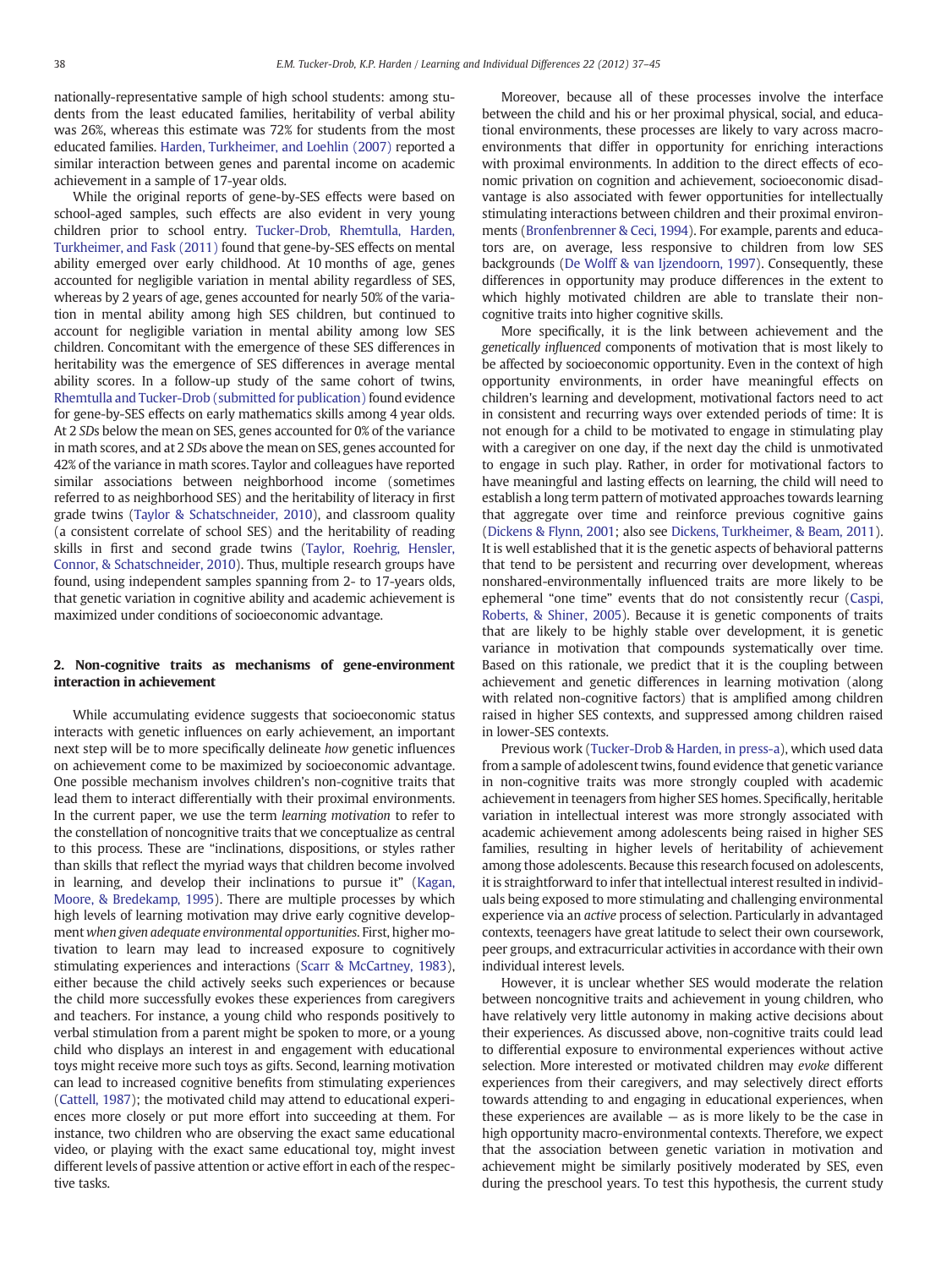uses the same sample of 4-year old twins to test (1) whether the relation between genetic variance in motivation and math achievement is positively moderated by family SES, and (2) whether this de-coupling of motivation and achievement in lower-SES homes accounts for the gene-by-SES interaction previously observed in this dataset [\(Rhemtulla & Tucker-Drob, submitted for publication](#page-8-0)).

#### 3. Method

#### 3.1. Participants

The current project used data on approximately 650 pairs of identical and fraternal twins<sup>1</sup> from the Early Childhood Longitudinal Study-Birth Cohort (ECLS-B), a population-based study of approximately 14,000 children born in the United States in 2001. ECLS-B is representative of the United States population in socioeconomic and racial/ethnic diversity: 61% of the twin pairs were White, 16% were African-American, 16% were Hispanic, 2% were Asian, 1% were Pacific Islander, American Indian, or Alaska Native, 4% were of mixed race, 49% were male, and 24% lived below the poverty line at study entry. The current project is based on measures of motivation and mathematics achievement that were taken when the children were approximately 4 years old. Ratings of motivation were available for 95% of twins, and math test scores were available for 86% of twins.

#### 3.2. Measures

#### 3.2.1. Zygosity

Zygosity of same-sex twin pairs was diagnosed using physical similarity ratings of hair color, hair texture, complexion, facial appearance, and ear lobe shape, made by trained observers from the ECLS staff when the twins were approximately 2 years old. Similarity rating were coded as 1 ("no difference"), 2 ("slight difference") or 3 ("clear difference"). Following the procedure described in [Tucker-Drob et al.](#page-8-0) [\(2011\)](#page-8-0), these ratings were summed across items, resulting a bimodal distribution of scores ranging from 6 to 18. Based on the shape of this distribution, twin pairs scoring in the 6–8 range were diagnosed as monozygotic (MZ), and twin pairs scoring 9 and above along with opposite-sex twins were diagnosed as dizygotic (DZ). Of the complete sample of twins who provided 4-year data, we excluded from analyses the fewer than 50 pairs who met criteria for DZ diagnosis but whose parents indicated that there was a medical reason for their lack of similarity, resulting in a working sample of approximately 650 pairs.

#### 3.2.2. Socioeconomic status

A socioeconomic status (SES) composite score was created by averaging indices of paternal and maternal educational attainment, family income, and paternal and maternal occupational prestige, each of which had been z-transformed relative to the mean and standard deviation observed in the entire sample. So that the current results could be directly compared to those reported in previous work with these data [\(Rhemtulla & Tucker-Drob, submitted for publication\)](#page-8-0), we used indices obtained in 2003–2004. Note, however, that results were very similar when indices obtained in 2005–2006 were used to form the SES composite (the stability of SES across the two waves was  $r = .89$ ).

#### 3.2.3. Learning motivation

At the 4-year wave, parents reported on each of their twins as individuals. This questionnaire was designed to include items tapping Approaches Towards Learning, which are defined as "tendencies,

behaviors, and skills that support a positive attitude about learning" [\(Najarian, Snow, Lennon, & Kinsey, 2010, p. 153](#page-8-0)). These items were originally adapted from the Social Skills Rating System (SSRS; [Gresham](#page-8-0) [& Elliott, 1990](#page-8-0)). Parents rated  $(1=Never, 2=Renely, 3=Sometimes,$  $4=$  Often,  $5=$  Very often) the following items: (1) child shows eagerness to learn; (2) child pays attention well; (3) child works/plays independently; and (4) child keeps working until finished. A single common factor fit the item responses well (RMSEA=.068, CFI=.987,  $TLI = .962$ ,  $SRMR = .020$ ), with all four items loading significantly on the common factor (standardized loadings were .60, 77, .49, and .62, for items 1–4 respectively). A learning motivation score was therefore formed by taking the average of all four item responses.

#### 3.2.4. Early mathematics achievement

At the 4-year wave, participants were administered a test of mathematics skills that was developed specifically for the ECLS-B [\(Najarian](#page-8-0) [et al., 2010](#page-8-0)). This test comprised 45 items tapping the following content areas: number sense, geometry, counting, operations, and patterns. A three parameter logistic item response theory model (one parameter representing item difficulty, one parameter representing item sensitivity, and one parameter accounting for probability of choosing the correct choice by guessing) was applied to responses to these items, which was then used to compute an overall math score for each individual (for details see [Najarian et al., 2010](#page-8-0)).

#### 4. Analyses and results

A series of univariate and bivariate behavioral genetic models were fit using full information maximum likelihood estimation in Mplus statistical software ([Muthén & Muthén, 1998](#page-8-0)–2010). Alpha levels were set to .05. All analyses were conducted in a series of steps. First, we estimated all main effects of SES, genes, and environment, and the interactions of SES with genes and environment. Second, we fit trimmed models in which all interaction parameters that were not statistically significant in the first step were removed. Third, we fit fully reduced models in which the main effect parameters that were not statistically significant in the previous step were removed. Fourth, we compared the fully reduced models estimated in the third step with the complete models estimated in the first step. If the reduced models did not fit significantly worse than the complete models, we accepted the reduced models as the best representations of the data.

#### 5. Univariate analyses

As a first step, we tested for gene-environment interactions on motivation and math achievement separately, using a univariate behavioral genetic model that decomposes between-person variation in a given phenotype, Y, into variation accounted for by genes, the environment, and their interactions with SES [\(Purcell, 2002](#page-8-0)). Such a model can be written as:

$$
Y_{t,p} = (s \cdot SES_p) + (a + a \cdot SES_p) \cdot A_{t,p} + (c + c \cdot SES_p) \cdot C_p + (e + e \cdot SES_p) \cdot E_{t,p},
$$
\n(1)

where the subscript  $p$  indicates that a term is allowed to vary across twin pairs, and the subscript  $t$  indicates that a term is allowed to vary across twins within the same pair. The latent variables  $A$ ,  $C$ , and  $E$  are latent variables representative of additive genes, shared (or common) environmental influences that are experienced from both twins from a given pair and serve to make them more similar to one another, and nonshared environmental influences that have uncorrelated effects across twins, respectively. The scales of A, C, and E are defined by fixing their variances to 1. Based on genetic theory, the correlation between the A factors if fixed to 1.0 in MZ twins (who share 100% of their genes), and fixed to .50 in DZ twins (who, on average, share 50% of

<sup>&</sup>lt;sup>1</sup> All sample sizes are rounded to the nearest 50 in accordance with ECLS-B datasecurity regulations.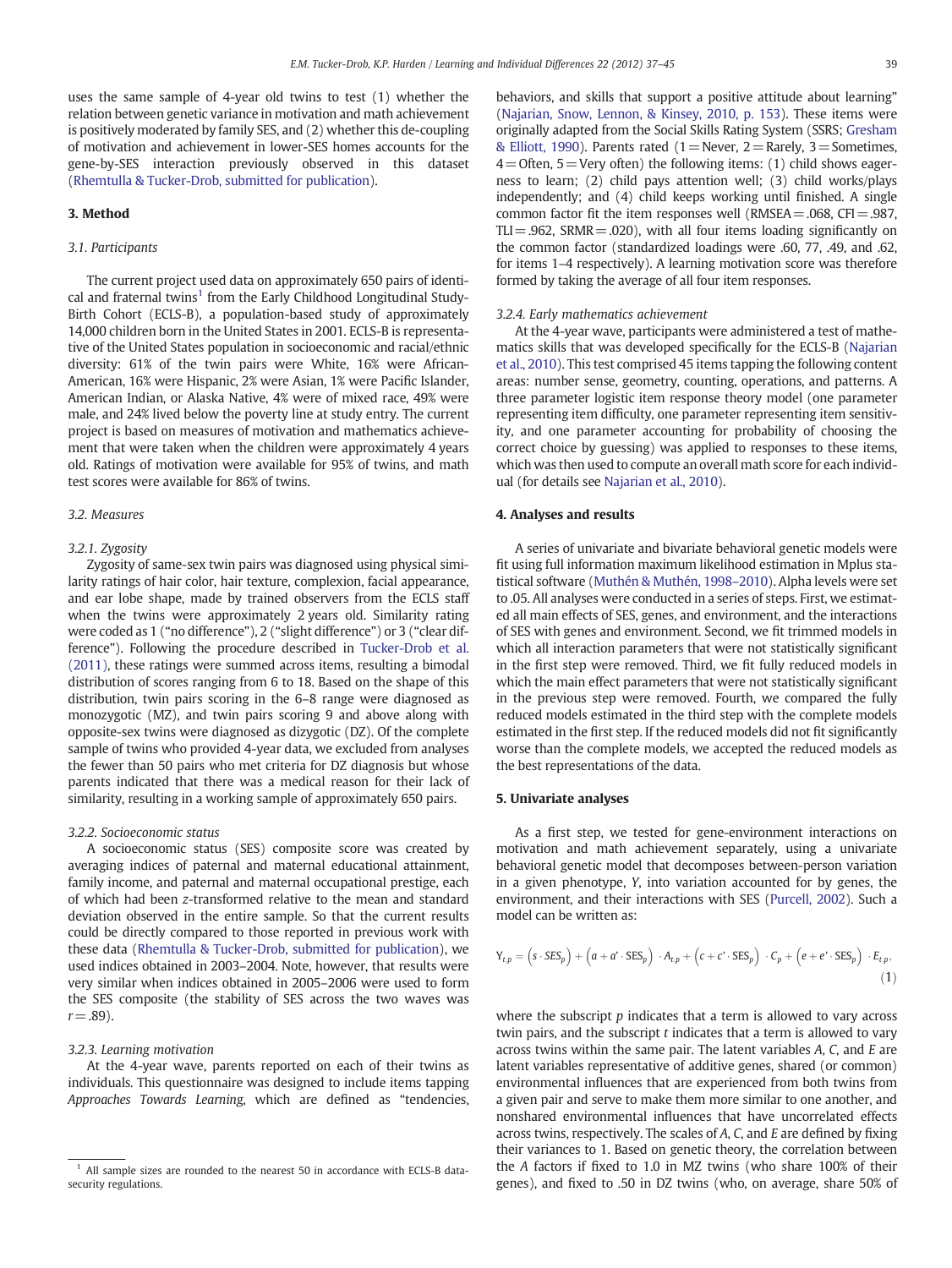the genes that vary within humans). The coefficients s, a, c, and e, represent the main effects of SES, A, C, and E on the phenotype, and the coefficients a′, c′, and e′, represent the interaction effects of SES with A, C, and E on the phenotype. Note that because SES is measured at the family-level, it is by definition treated as a measure of the shared environment. Controlling for the main effect of SES, therefore, controls for variation that would otherwise be attributed to the shared environment. Nevertheless, it is important to be aware of the fact that, because family SES may be partly determined by genetically influenced characteristics of the parents, which are in turn inherited by the children, SES may represent both environmental and genetic variation.<sup>2</sup> The application of this model to math achievement is presented as a path diagram in Panel A of [Fig. 1.](#page-4-0) Note that for ease of presentation this figure only represents one twin from each pair.

#### 6. Results of univariate analyses

Parameter estimates from the univariate behavioral genetic models of motivation are presented in [Table 1.](#page-4-0) The full Step 1 model indicated no statistically significant evidence for SES moderation of the magnitude of genetic, shared environmental, or non-shared environmental variance in motivation. Further, in the Step 2 model in which all SES interactions have been removed, the shared environment does not account for a statistically significant amount of variance in motivation. The Step 3 model, in which the main effect of the shared environment and all SES interactions have been removed, fits as well as the full Step 1 model ( $\chi^2$ [4] = 4.69), and has the most preferred (lowest) AIC and BIC values. It can therefore be accepted as the best representation of the data. In this final model, SES accounts for .04 units of variance  $(9%)$  in motivation,<sup>3</sup> and of the remaining variation in motivation, .18 units of variance (49%) are accounted for by genes and .20 units of variance (51%) are accounted for by the nonshared environment.

Parameter estimates from the univariate behavioral genetic models of mathematics are presented in [Table 2](#page-5-0). (These analyses recapitulate some of the results previously presented in [Rhemtulla & Tucker-Drob,](#page-8-0) [submitted for publication,](#page-8-0) and are presented here to highlight the contrast with the univariate results obtained for motivation, described above, and to provide context for the mediation analyses to be described subsequently). In the full Step 1 model, the a′ parameter is statistically significant, indicating that the variance in math scores accounted for by genes differs with SES. The c′ and e′ parameters, however, were not statistically significant, and were removed for the Step 2 model. In this model, all main effect parameters are significant, thus a Step 3 model (removing non-significant main effects) is unnecessary. This final model fit no differently from the full Step 1 model ( $\chi^2$ [2] = 2.50), indicating that it is the best representation of the data. AIC and BIC values of the Step 2 model are lower than those for the Step 1 model, further supporting the acceptance of the Step 2 model as the preferred representation of the data. In this final model, SES accounts for .18 units of variance (28%) in math scores. Of the remaining variation in math scores, the shared environment accounts for .28 units of variance (60%), the nonshared environment accounts for .10 units of variance (21%), and genes account for an average of .09 units of variance (19%), although this latter figure varies positively with SES. This gene-by-environment interaction is displayed in [Fig. 2,](#page-5-0) which plots SES on the horizontal axis, and the amount of unstandardized variance in math scores accounted for by A,  $C$ , and  $E$  on the vertical axis: at very low levels of SES, genes account for negligible variance in math scores, whereas at very high levels of SES the amount of variance in math scores accounted for by genes exceeds .30 (45% of the SES-independent variation).

#### 6.1. Bivariate analyses

Next, we examined whether the gene-by-SES interaction found for math achievement could be accounted for by an increased relation between genetic differences in learning motivation and math. We fit a version of the bivariate Cholesky model that decomposes variation in an outcome Y into genetic and environmental factors that are shared with predictor X, and genetic and environmental factors that are unique of predictor X. This model is written as a system of two simultaneous equations

$$
X_{t,p} = (s_x \cdot \text{SES}_p) + (a_x + a_x \cdot \text{SES}_p) \cdot A_{x,t,p} + (c_x + c_x \cdot \text{SES}_p) \cdot C_{x,p} + (e_x + e_x \cdot \text{SES}_p) \cdot E_{x,t,p},
$$
\n(3a)

$$
Y_{t,p} = (s_y \cdot \text{SES}_p) + (a_b + a'_b \cdot \text{SES}_p) \cdot A_{x,t,p} + (c_b + c'_b \cdot \text{SES}_p) \cdot C_{x,p}
$$
  
+ 
$$
(e_b + e'_b \cdot \text{SES}_p) \cdot E_{x,t,p} + (a_y + a'_y \cdot \text{SES}_p) \cdot A_{y,t,p}
$$
  
+ 
$$
(c_y + c'_y \cdot \text{SES}_p) \cdot C_{y,p} + (e_y + e'_y \cdot \text{SES}_p) \cdot E_{y,t,p}.
$$
 (3b)

Note that both equations allow for the main effect of SES and the interactions between SES and genetic and environmental variance components.

We hypothesized that the gene-by-SES interaction observed on mathematics could be accounted for by an increased relation between mathematics and genes for motivation; therefore, motivation was treated as the predictor X and math as the outcome Y. This model is depicted in Panel B of [Fig. 1](#page-4-0): math achievement is regressed onto the genetic and environmental components of motivation, and is additionally allowed to have genetic and environmental factors independent of learning motivation. The  $a<sub>b</sub>$ ' parameter was predicted to be significant, indicating an increased relation between math achievement and genetic differences in motivation at higher levels of SES. We further predicted that the  $a_v$ ' parameter would be reduced relative to the a′ parameter from the univariate model of math.

#### 6.2. Results of bivariate analyses

Results of our bivariate analyses of the motivation→achievement relation are presented in [Table 3](#page-6-0). For Step 1, in which all main effects and interaction parameters were estimated, the only interaction parameter that is significant is the  $a<sub>b</sub>$ ' parameter. This parameter is positive, indicating that genes for motivation are more strongly predictive of math at higher levels of SES. That the  $a_{y}$  parameter is not statistically significant indicates that SES does not incrementally moderate genes for achievement that are unique of motivation. In other words, genes for motivation entirely mediate the gene-by-SES interaction previously documented for math. In Step 2, the model was refit with all interaction parameters that were not statistically significant in Step 1 removed. The main effects of genes on math were not statistically significant, indicating that all of the heritable variation in math is shared with motivation. The Step 3 model (removing the non-significant main effect of genes unique of motivation) fits as well than the full model fit in Step 1 ( $\chi^2$ [12] = 18.10) and therefore represents the preferred final model. This model, which also has the most preferred (lowest) AIC and BIC values of the three models, only includes significant parameters. Results from the final model indicated that (a) motivation is influenced by additive genes and the nonshared environment, but not the shared environment, (b) the link between motivation and math achievement occurs through a genetic pathway, (c) the genetic link between motivation and math achievement is positively moderated by SES, and d) math achievement independent of motivation is influenced by the shared environment and the nonshared environment, but not genes nor the interaction between genes and SES. These results are illustrated in [Fig. 3](#page-6-0), which plots the variance in motivation

 $^{2}$  A more complex research design (e.g. an extended twin-family design, or a children of twins design) would be necessary to partition variation in SES into genetic and environmental components.

<sup>&</sup>lt;sup>3</sup> Amount of variance accounted for by  $SES = .195^2$ . Percentage of variance accounted for by  $SES = (.195^2)/(.195^2 + .429^2 + .442^2)$ .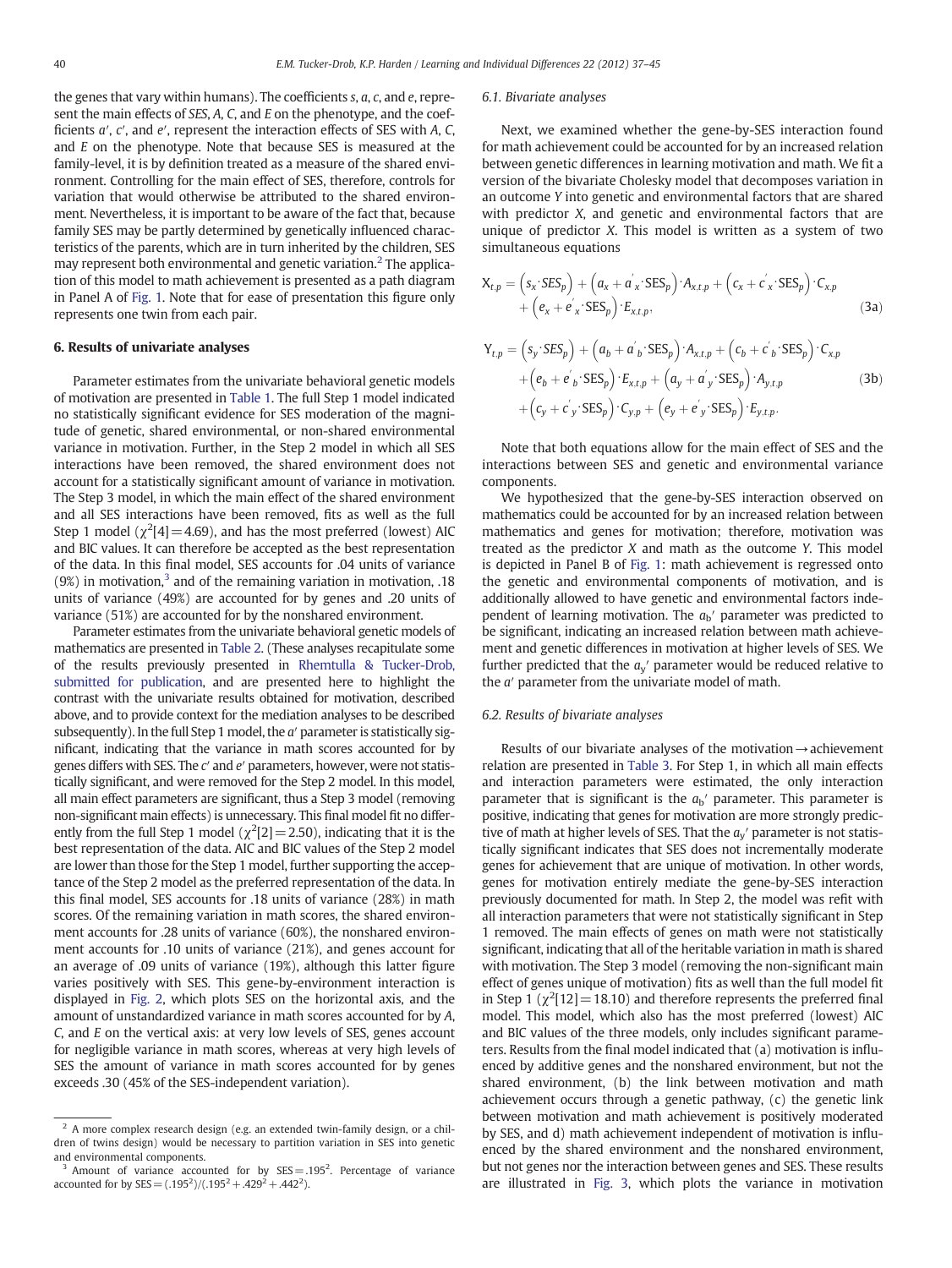<span id="page-4-0"></span>

Fig. 1. Panel A: Path diagram for a univariate gene-by-SES interaction model for math achievement. For ease of presentation, only one twin from each pair is represented.Panel B: Path diagram for a bivariate gene-by-SES interaction model. This model represents a Cholesky decomposition of the variation in math achievement into genes and environments shared with, and unique of, motivation. For ease of presentation, only one twin from each pair is represented.

accounted for by genetic and environmental factors as functions of SES, the variance in achievement accounted for by the genetic and environmental components of motivation as functions of SES, and the variance in achievement independent of motivation accounted for by genetic and environmental factors as functions of SES. Only the genetic pathway from motivation to achievement varies with SES. There is no residual gene-by-SES interaction on Math after accounting for the effects of motivation. Thus, in the current sample, the previously documented geneby-SES interaction on Math Achievement was fully mediated by genetic differences in learning motivation.

As a follow-up validity check, we refit the Cholesky model with motivation as the outcome Y and mathematics as the predictor X. Our rationale was that, if motivation were truly explaining an interaction on mathematics, rather than mathematics explaining an interaction on motivation, we should only expect the  $a_{b}$ ' parameter to be significant in the motivation  $\rightarrow$  mathematics model, but not the mathematics→motivation model. Results of these analyses are presented in [Table 4.](#page-7-0) Again, we proceeded through a stepwise process in which nonsigificant interaction parameters were trimmed, the model was refit, nonsignificant main effects parameters were trimmed, and the model was refit again. The Step 3 model fit no worse than the full model from Step 1 ( $\chi^2$ [10] = 10.22), and also has the most preferred (lowest) AIC and BIC values. Key results from this model are illustrated in [Fig. 4,](#page-7-0) which plots the variance in achievement accounted for by genetic and environmental factors as functions of SES, the variance in motivation accounted for by the genetic and environmental components of achievement as functions of SES, and the variance in motivation independent of achievement accounted for by genetic and environmental factors as functions of SES. The math $\rightarrow$ motivation pathway was nearly entirely genetically mediated, although there was also some small but statistically significant mediation by the nonshared environment. In addition, SES positively moderated the genetic influences on math but did not moderate the math→motivation relation. These results are consistent with the hypothesis that it is the directional relation from motivation to math, rather than a reverse pathway from math achievement to increase motivation that is positively moderated by SES.

#### 7. Discussion

The goal of the current project was to examine the link between 4-year old children's motivation to learn and their math achievement, the extent to which the motivation→achievement link operates through a genetic pathway, and whether the magnitude of the motivation→achievement link varies with socioeconomic status. These goals were motivated by previous findings that genes account for larger amounts of variation in academic achievement among children being raised in higher SES contexts than those being raised in lower-SES contexts. A number of results are of particular note. First, SES only accounted for a modest proportion of variance (9%) in motivation, but accounted for a considerably larger proportion of variance (28%) in

Parameter estimates from univariate models of learning motivation.

| Parameter                     | Step 1: full interaction model |                                  | Step 2: nonsignificant<br>interactions trimmed |                 | Step 3: nonsignificant main<br>effects trimmed |              |
|-------------------------------|--------------------------------|----------------------------------|------------------------------------------------|-----------------|------------------------------------------------|--------------|
|                               | Estimate                       | 95% CI                           | Estimate                                       | 95% CI          | Estimate                                       | 95% CI       |
| a<br>a'                       | .419<br>$-.021$                | [.343, .495]<br>$-.105, .063]$   | .429                                           | [.380, .478]    | .429                                           | [.380, .478] |
|                               | .058<br>$-.083$                | $-.193, .309]$<br>$-.259, .093]$ | .000                                           | $[-.284, .284]$ |                                                |              |
| e<br>e'                       | .447<br>$-.018$                | [.406, .488]<br>$[-.069, .033]$  | .442                                           | [.403, .481]    | .442                                           | [.403, .481] |
| S<br><b>AIC</b><br><b>BIC</b> | .193<br>3986.733<br>4031.836   | [.146, .240]                     | .195<br>3985.426<br>4016.997                   | [.150, .240]    | .195<br>3983.426<br>4010.487                   | [.150, .240] |

Parameters in bold are significant at  $P<sub>05</sub>$ .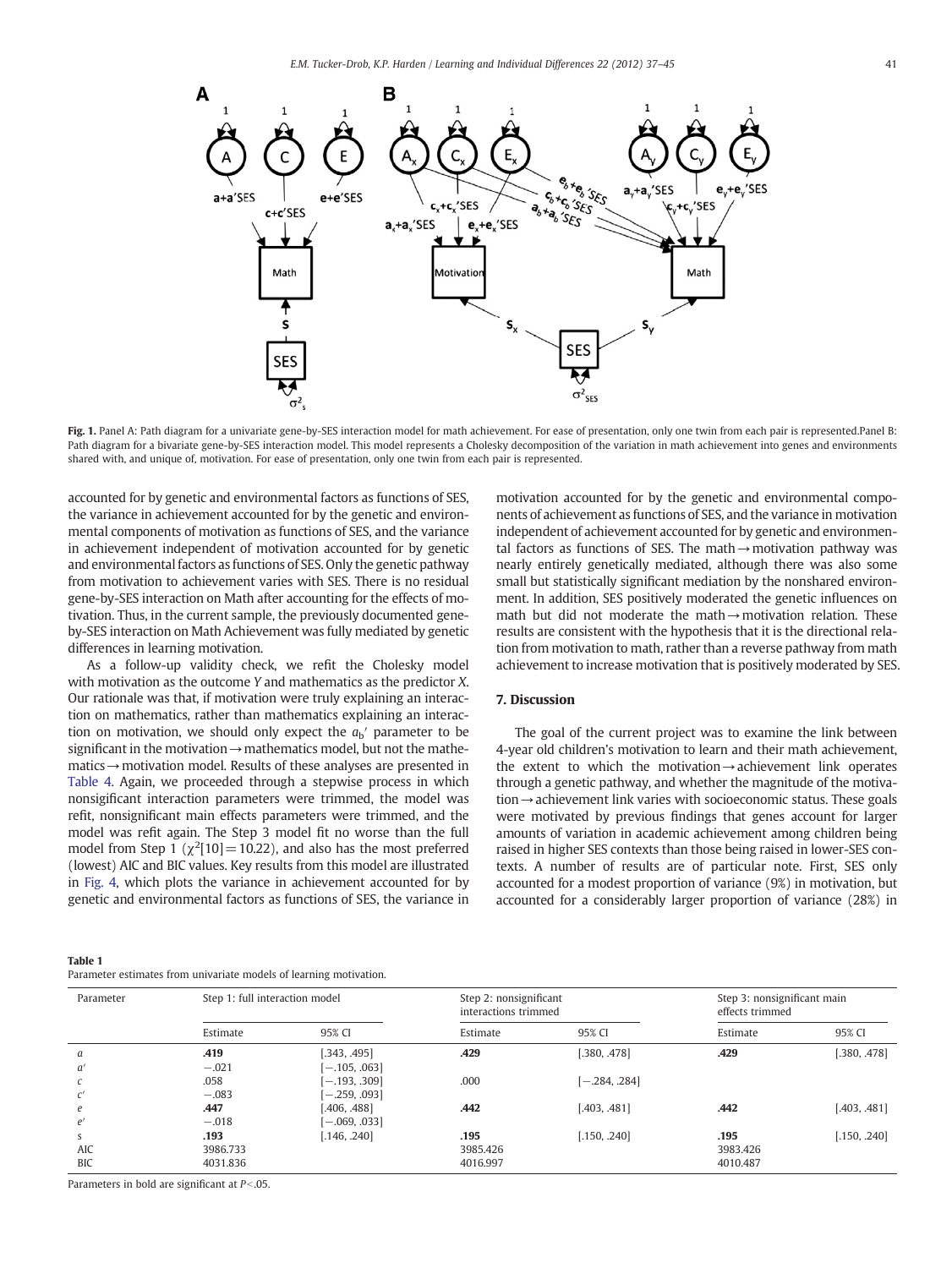<span id="page-5-0"></span>Table 2

| Parameter    | Step 1: full interaction model |                 | Step 2: nonsignificant<br>interactions trimmed |              | Step 3: nonsignificant main<br>effects trimmed |              |
|--------------|--------------------------------|-----------------|------------------------------------------------|--------------|------------------------------------------------|--------------|
|              | Estimate                       | 95% CI          | Estimate                                       | 95% CI       | Estimate                                       | 95% CI       |
| a            | .303                           | [.207, .399]    | .301                                           | [.199, .403] | .301                                           | [.199, .403] |
| $a^{\prime}$ | .149                           | [.067, .231]    | .124                                           | [.051, .197] | .124                                           | [.051, .197] |
|              | .521                           | [.462, .580]    | .526                                           | [.467, .585] | .526                                           | [.467, .585] |
|              | $-.055$                        | $[-.128, .018]$ |                                                |              |                                                |              |
| e            | .311                           | $.280, .342$ ]  | .313                                           | [.280, .346] | .313                                           | [.280, .346] |
| e'           | .000                           | $[-.029, .029]$ |                                                |              |                                                |              |
|              | .423                           | [.360, .486]    | .423                                           | [.360, .486] | .423                                           | [.360, .486] |
| <b>AIC</b>   | 3746.587                       |                 | 3745.094                                       |              | 3745.094                                       |              |
| <b>BIC</b>   | 3791.690                       |                 | 3781.177                                       |              | 3781.177                                       |              |

Parameter estimates from univariate models of math.

Parameters in bold are significant at  $P < 0.05$ .

math achievement. Second, the amount of variance in motivation accounted for by genetic and environmental factors did not vary with SES, whereas the amount of variance in math achievement accounted for by genetic factors (but not environmental factors) did vary significantly with SES. At very low levels of SES, genes accounted for negligible variation in math scores, whereas at very high levels of SES, genes accounted for over 40% of the variation in math test scores. Third, the both the main effect of genes and the interaction effect of genes and SES on math achievement were completely mediated through genetic factors influencing motivation.

These results point to a substantial role of children in determining their own learning experiences, while at the same time pointing to a substantial role of socioeconomic context in facilitating or hindering this process. Although conventional conceptualizations of environmental effects have treated children as passive recipients of either high quality or low quality environmental inputs, the current results add to the accumulating body of evidence that environmental effects on child development operate by way of their interactions with child-driven processes. Under newer transactional theories of development [\(Dickens & Flynn, 2001; Scarr, 1992; Tucker-Drob & Harden, in press](#page-8-0)[a,b\)](#page-8-0), heritable variation in cognition and achievement comes to be expressed through a process by which children select, evoke, and attend to experiences that are congruent with their genetically influenced traits. In high opportunity environments, as children grow, their levels of achievement become increasingly associated with their genotypes (i.e. increasingly heritable) because they select and attend to learning and educational experiences that are congruent with their



Fig. 2. Amounts of variance in early math skills accounted for by genes (A), the shared environment (C), and the nonshared environment (E), as functions of SES. Based on parameters reported in the last columns (Step 3) of Table 2. Note that the Y axis represents unstandardized variance.

genotypes. In low opportunity environments, children are less able to match their learning experiences to their genotypes, and heritable variation in achievement remains low.

#### 7.1. Limitations

A number of limitations of the current study are important to acknowledge. First, the models applied here make the standard assumptions of the classical twin-raised-together design, including no assortative mating, independence of variance components, and additive effects of genes and of environments. While these assumptions are likely to be violated in some instances, approaches that rely on different sets of assumptions (e.g. examinations of the similarity of adopted twins separated at birth, and examinations the similarity of unrelated adopted siblings) have generally produced heritability and environmentality estimates of cognition similar in magnitude to those found using twins raised together in the same family ([Bouchard & McGue, 1981\)](#page-8-0). Moreover, [Loehlin, Harden, and Turkheimer \(2009\)](#page-8-0); also see [Tucker-](#page-8-0)[Drob et al., 2011\)](#page-8-0) have demonstrated that main effects of genes and environments are more affected by violations of standard assumptions than are interaction effects. Because the current study was primarily concerned with the gene-by-SES interaction effects, the major findings can be considered robust.

Second, children's motivation to learn was based on parental ratings. While parents are likely to be the best reporters of their young children's behavioral patterns, there is certainly some subjectivity to their ratings. To reduce any bias that might have resulted in this respect, it might have been preferable to analyze motivation ratings averaged from both a parent and a teacher. However, this was not feasible for the current sample as only a subset of children were attending formal daycare programs.

Third, the motivation measure used included items tapping a fairly diverse array of learning-related dispositions and behaviors. Some of the items tapped the extent to which the child pays attention to material. It may therefore be most appropriate to conceptualize the motivation measure used as an aggregate measure reflecting a number of learning-related dimensions that include interest in learning, and attention/distractability. Indeed, the items were originally selected by the ECLS team to tap a diverse set of "tendencies, behaviors, and skills that support a positive attitude about learning" [\(Najarian et al., 2010,](#page-8-0) [p. 153](#page-8-0)). While this is consistent with our interest in a broad set of noncognitive traits that relate to learning, other researchers may use the term motivation to refer to a more narrow trait than was measured in the current study. It is important for the reader to be aware that the current study conceptualized and operationalized motivation quiet broadly.

A further limitation is that, although the ECLS-B twin subsample is relatively large by the standards of a twin study, it may have nevertheless been underpowered to detect more fine-grain gene-byenvironment interactions. For instance, in the bivariate model with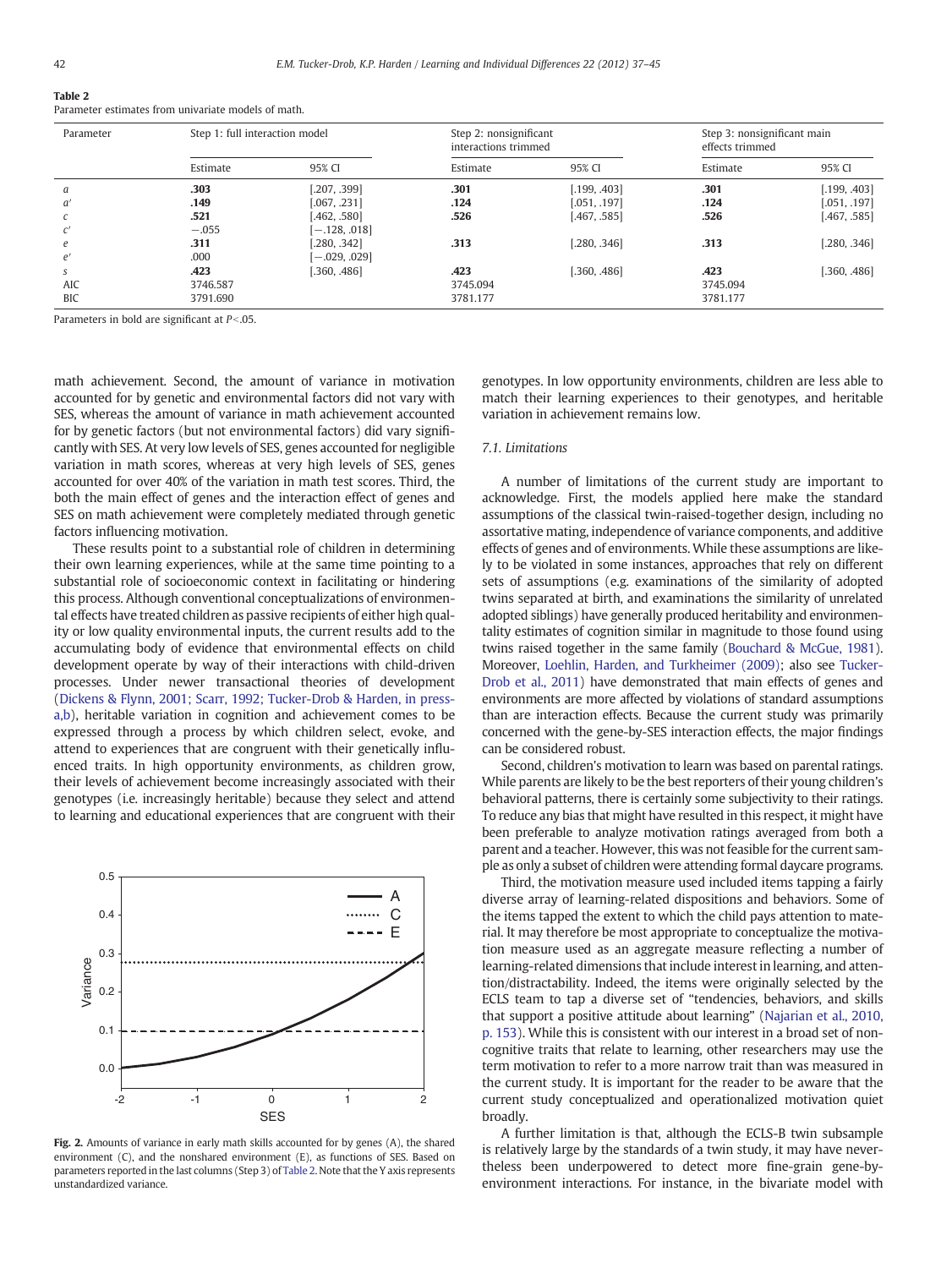#### <span id="page-6-0"></span>Table 3

Parameter estimates from bivariate motivation→achievement models.

| Parameter                     | Step 1: full interaction model |                  | Step 2: nonsignificant<br>interactions trimmed |                 | Step 3: nonsignificant main<br>effects trimmed |              |
|-------------------------------|--------------------------------|------------------|------------------------------------------------|-----------------|------------------------------------------------|--------------|
|                               | Estimate                       | 95% CI           | Estimate                                       | 95% CI          | Estimate                                       | 95% CI       |
| Motivation                    |                                |                  |                                                |                 |                                                |              |
| $a_{\rm x}$                   | .421                           | [.358, .484]     | .349                                           | [.194, .504]    | .414                                           | [.365, .463] |
| $a_{x}$ '                     | $-.036$                        | $-.105, .033]$   |                                                |                 |                                                |              |
| $\mathcal{C}_{\mathbf{X}}$    | .039                           | $-.096, .174]$   | .188                                           | $[-.016, .392]$ |                                                |              |
| $c_{x}$                       | $-.085$                        | $-.248, .078]$   |                                                |                 |                                                |              |
| $e_{x}$                       | .447                           | [.408, .486]     | .471                                           | [.424, .518]    | .456                                           | [.419, .493] |
| $e_{\rm x}{}'$                | $-.008$                        | $[-.057, .041]$  |                                                |                 |                                                |              |
| $Motivation \rightarrow Math$ |                                |                  |                                                |                 |                                                |              |
| a <sub>b</sub>                | .192                           | [.055, .329]     | .299                                           | [.168, .430]    | .291                                           | [.234, .348] |
| $a_{\rm b}$                   | .135                           | [.012, .258]     | .119                                           | [.050, .188]    | .110                                           | [.051, .169] |
| $c_{\rm b}$                   | .434                           | $[-.544, 1.412]$ | .007                                           | $[-.248, .262]$ |                                                |              |
| $c_{\rm b}$ '                 | $-.054$                        | $-.185, .077]$   |                                                |                 |                                                |              |
| e <sub>b</sub>                | .047                           | $-.004, .098]$   | .024                                           | $[-.025, .073]$ |                                                |              |
| $e_{\rm b}$ '                 | $-.031$                        | $[-.086, .024]$  |                                                |                 |                                                |              |
| Math.Motivation               |                                |                  |                                                |                 |                                                |              |
| $a_{y}$                       | .221                           | [.066, .376]     | .084                                           | $[-.488, .656]$ |                                                |              |
| $a_y'$                        | .095                           | $-.056, .246]$   |                                                |                 |                                                |              |
| $c_{y}$                       | .296                           | $-1.139, 1.731$  | .527                                           | [.466, .588]    | .543                                           | [.500, .586] |
| $c_{y}$                       | $-.024$                        | $-.220, .172]$   |                                                |                 |                                                |              |
| $e_y$                         | .308                           | [.277, .339]     | .312                                           | [.279, .345]    | .319                                           | [.292, .346] |
| $e_y$                         | .000                           | $[-.031, .031]$  |                                                |                 |                                                |              |
| $S_\chi$                      | .194                           | [.147, .241]     | .197                                           | [.152, .242]    | .196                                           | [.151, .241] |
| $S_y$                         | .424                           | [.361, .487]     | .424                                           | [.361, .487]    | .426                                           | [.363, .489] |
| <b>AIC</b>                    | 5952.295                       |                  | 5952.212                                       |                 | 5946.392                                       |              |
| BIC                           | 6060.541                       |                  | 6024.376                                       |                 | 6000.515                                       |              |

Parameters in bold are significant at P<.05. Math.Motivation refers to the variance in Math that is independent of Motivation.

motivation accounted for, the gene-by-SES interaction on math scores was not significant, indicating full mediation of the interaction, but it is possible that with a larger sample size this residual interaction would have remained significant, indicating only partial mediation of the interaction. Related to this limitation, is the fact that multiple interactions were tested in each model. While previous research and theory lead us to predict that genetic influences on achievement would be positively moderated by SES, we also tested the extent to which shared environmental and nonshared environmental influences on both approach to learning and achievement were moderated by SES. This inflated our potential for Type I error. Importantly, the gene-by-SES interaction on Mathematics achievement (the a' parameter in [Table 2\)](#page-5-0) was significant at  $p = .0004$  (95% CI  $= .067-0.231$ ), which increases our confidence in the authenticity of the interaction.

#### 7.2. Future directions

The current results among four year olds parallel recent finding that intellectual interest mediates the gene-by-SES interaction on achievement among 17-year olds ([Tucker-Drob & Harden, in press-a\)](#page-8-0). In both the current study and our previous study, it was the genetic link between noncognitive traits and achievement that was more pronounced among higher SES students. Together, these results suggest that, throughout much of development, SES may enhance academic achievement by allowing greater conversion of genetically-based non-cognitive dispositions into achievement. Future work will be useful for examining the extent to which similar interactions documented at different periods of development represent the same versus distinguishable phenomena. Longitudinal data spanning early childhood to late adolescence may be particularly useful in this regard. Previous research has documented consistent cross-lagged longitudinal associations between noncognitive dispositions and later academic achievement [\(Marsh &](#page-8-0) [Craven, 2006; Marsh, Trautwein, Lüdtke, Köller, & Baumert, 2005](#page-8-0)), with some evidence that these associations are genetically mediated [\(Greven, Harlaar, Kovas, Chamorro-Premuzic, & Plomin, 2009](#page-8-0)). One interesting and important future direction will be to examine whether these cross-lagged associations differ in their strength for children living in differing ranges of socioeconomic context, as might be



Fig. 3. Genetic and environmental components of motivation the regression of academic achievement on motivation (Motivation→Achievement), and the variance in academic achievement that is unique of motivation (Achievement.Motivation), as functions of SES. Based on parameters reported in the last columns (Step 3) of Table 3. Note that the Y axes represent unstandardized variance.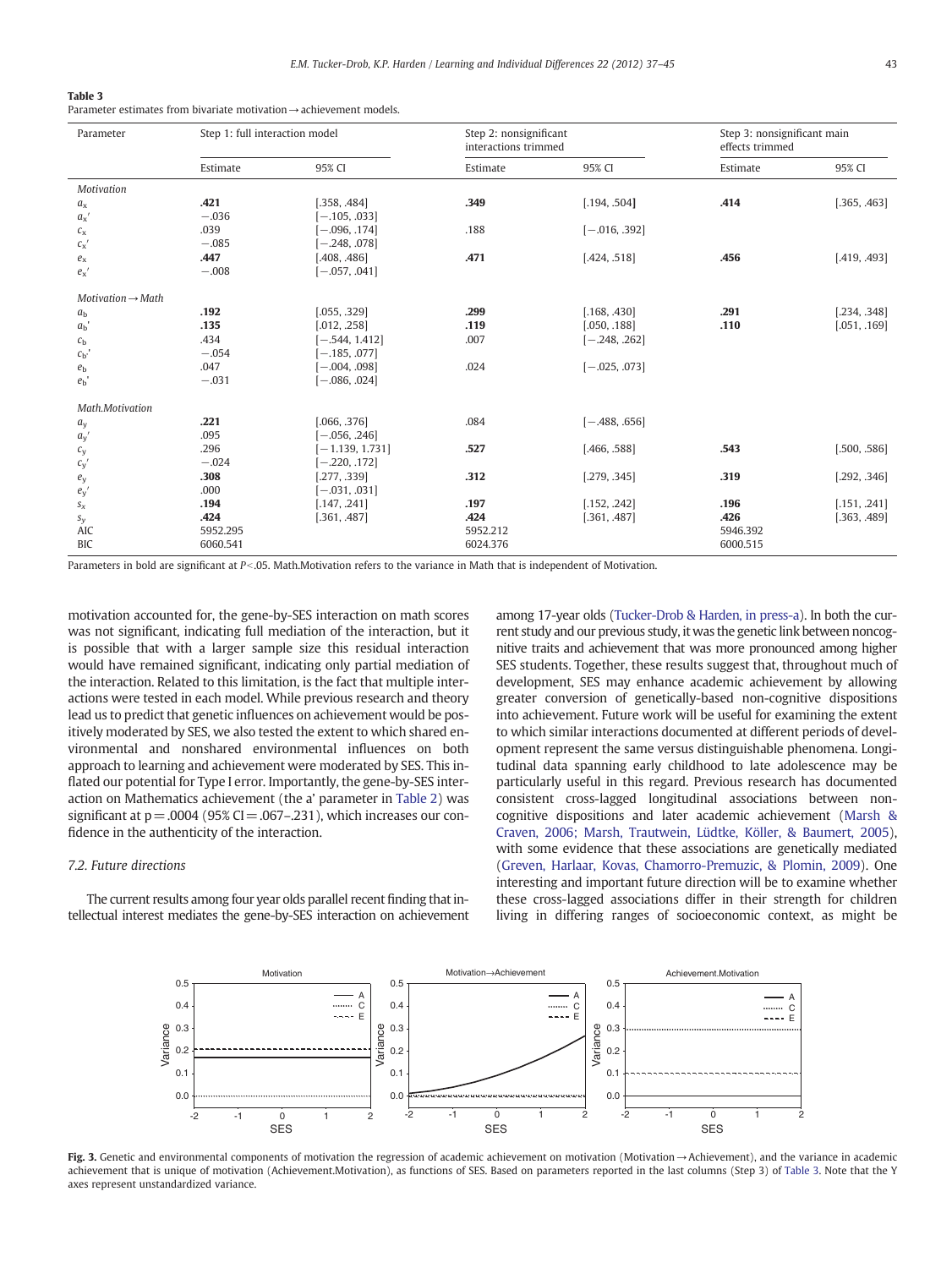#### <span id="page-7-0"></span>Table 4

Parameter estimates from bivariate achievement → motivation models.

| Parameter                     | Step 1: full interaction model |                 | Step 2: nonsignificant<br>interactions trimmed |                 | Step 3: nonsignificant main<br>effects trimmed |              |
|-------------------------------|--------------------------------|-----------------|------------------------------------------------|-----------------|------------------------------------------------|--------------|
|                               | Estimate                       | 95% CI          | Estimate                                       | 95% CI          | Estimate                                       | 95% CI       |
| Math                          |                                |                 |                                                |                 |                                                |              |
| $a_{\rm x}$                   | .286                           | [.186, .386]    | .300                                           | [.202, .398]    | .329                                           | [.253, .405] |
| $a_{x}$ '                     | .163                           | [.083, .243]    | .131                                           | [.058, .204]    | .117                                           | [.054, .180] |
| $\mathcal{C}_{\rm X}$         | .529                           | [.470, .588]    | .529                                           | [.470, .588]    | .512                                           | [.459, .565] |
| $C_X'$                        | $-.057$                        | $[-.130, .016]$ |                                                |                 |                                                |              |
| $e_{\rm x}$                   | .314                           | [.283, .345]    | .313                                           | [.282, .344]    | .309                                           | [.280, .338] |
| $e_{x}$ '                     | $-.003$                        | $[-.032, .026]$ |                                                |                 |                                                |              |
| $Math \rightarrow Motivation$ |                                |                 |                                                |                 |                                                |              |
| a <sub>b</sub>                | .305                           | [.111, .499]    | .219                                           | [.080, .358]    | .277                                           | [.179, .375] |
| $a_{\rm b}$ '                 | $-.061$                        | $[-.186, .064]$ |                                                |                 |                                                |              |
| $c_{\rm b}$                   | .029                           | $[-.053, .111]$ | .051                                           | $[-.027, .129]$ |                                                |              |
| $C_{\rm b'}$                  | $-.041$                        | $[-.137, .055]$ |                                                |                 |                                                |              |
| e <sub>b</sub>                | .065                           | $[-.004, .134]$ | .079                                           | [.012, .146]    | .062                                           | [.001, .123] |
| $e_{\rm b}$ '                 | $-.021$                        | $[-.084, .042]$ |                                                |                 |                                                |              |
| Motivation, Math              |                                |                 |                                                |                 |                                                |              |
| $a_{y}$                       | .294                           | [.094, .494]    | .364                                           | [.278, .450]    | .322                                           | [.228, .416] |
| $a_v'$                        | .022                           | $[-.117, .161]$ |                                                |                 |                                                |              |
| $c_{\rm y}$                   | .024                           | $[-.419, .467]$ | .00                                            | $[-.306, .306]$ |                                                |              |
| $c_{y}$                       | $-.032$                        | $[-.522, .458]$ |                                                |                 |                                                |              |
| $e_{\rm y}$                   | .440                           | [.399, .481]    | .436                                           | [.399, .473]    | .441                                           | [.404, .478] |
| $e_y$                         | $-.014$                        | $[-.065, .037]$ |                                                |                 |                                                |              |
| $S_\chi$                      | .193                           | [.148, .238]    | .196                                           | [.151, .241]    | .196                                           | [.151, .241] |
| $S_y$                         | .423                           | [.360, .486]    | .426                                           | [.363, .489]    | .425                                           | [.364, .486] |
| AIC                           | 5952.315                       |                 | 5944.999                                       |                 | 5942.537                                       |              |
| <b>BIC</b>                    | 6060.561                       |                 | 6017.163                                       |                 | 6005.680                                       |              |

Parameters in bold are significant at  $P<.05$ . Motivation.Math refers to the variance in Motivation that is independent of Math.

predicted by transactional models. A second important future direction will be to move beyond an omnibus measure of SES, towards identifying specific environmental contexts – including characteristics of families, schools, and neighborhoods – that provide opportunities for conversion of noncognitive traits into achievement. Different aspects of the environment will likely vary in their importance with different periods of development. For instance, home environments are likely to be particularly important in early childhood, but may diminish in importance as children begin spending the majority of their time in schools and with peers [\(Tucker-Drob, in press](#page-8-0)). Finally, a third future direction will be to begin to distinguish between different forms of non-cognitive traits that interact with SES. A diverse array of non-cognitive traits have been linked with achievement (e.g. motivation, interest, self concept, achievement orientation, openness to experience; [von Stumm,](#page-8-0) [Chamorro-Premuzic, & Ackerman, 2011\)](#page-8-0), and it is possible that some traits may interact with socioeconomic opportunity more strongly than others, and that these patterns may differ at different periods of development.

#### 8. Conclusion

There is now substantial evidence that that genetic influences on cognition and achievement are maximized in higher quality environments, and that these gene-by-environment interactions begin very early in life ([Rhemtulla & Tucker-Drob, submitted for publication; Rowe](#page-8-0) [et al., 1999; Tucker-Drob et al., 2011; Turkheimer et al., 2003](#page-8-0)). The current study was motivated by the hypothesis that one mechanism for these gene-by-environment interactions is a dynamic process in which high quality environments enable children to expose themselves more selectively, and attend more acutely, to learning experiences that are consistent with their genetically-influenced motivations to learn. Results from a nationally-representative sample of more than 650 American fouryear-old twin pairs were consistent with this hypothesis. We found that genetic differences in learning motivation were more strongly predictive of math achievement among children in higher SES homes, and that this interaction fully mediated a previously identified geneby-socioeconomic status interaction on math achievement.



Fig. 4. Genetic and environmental components of math achievement, the regression of motivation on math (Motivation → Achievement), and the variance in motivation that is unique of math achievement (Motivation.Achievement), as functions of SES. Based on parameters reported in the last columns (Step 3) of Table 4. Note that the Y axes represent unstandardized variance.